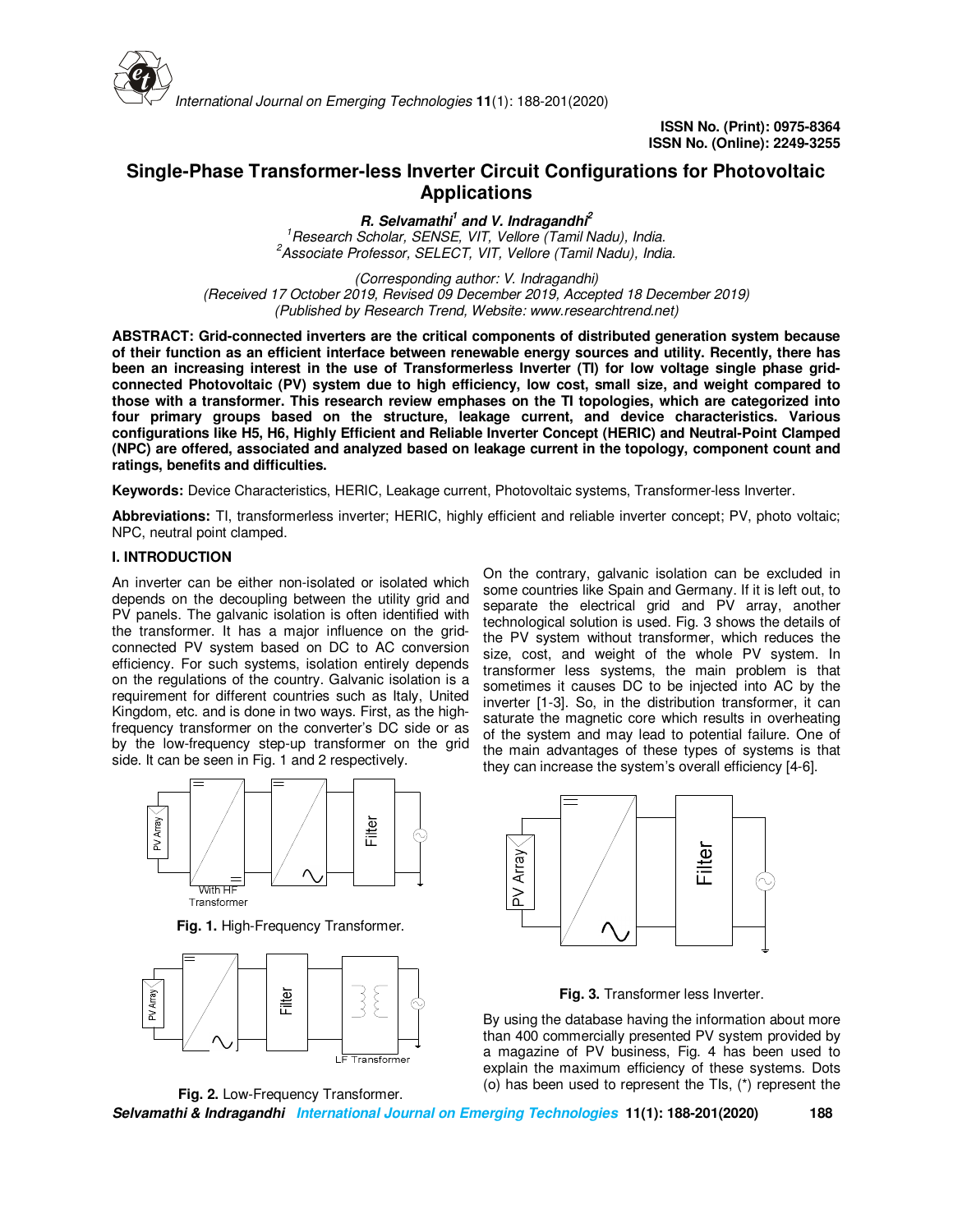low-frequency transformer inverters along with the galvanic isolation between the Grid and the PV and (∆) triangles represents the high DC-DC topologies. In this figure, we can see that if the PV system is up to 6.5 kW, the maximum efficiency of inverters with galvanic isolation can go to 96-96.5%. While the maximum capabilities of TIs can be reached to 98%. We can see that maximum TI has high efficiency. Along with high efficiency, TI has less weight, size as compare to the galvanic separation [7].



**Fig. 4.** PV Inverter Comparison, based on PHOTON database [38].

For solar PV based decentralized grid, the TI topologies are becoming very famous in recent years. The main reason for that is they are cheaper, have less weight, small size and are more efficient. Due to this, they are preferred. But the problem is that TI does not have galvanic isolation to decouple the PV array and the grid which might cause the leakage of the current within parasitic capacitance and it is located between the ground and the PV panel. Due to this, TI has problems such as additional power loss, electromagnetic radiation. It also raises some safety issues as well. A lot of research has been done to overcome this problem, and the research can be classified into three groups which are (a) Topologies of H-bridge based inverter, (b) neutral point clamp inverter topologies and (c) HERIC topologies. This review paper is organized as follows: Section II reviews about the H5 TI topologies, H6 inverter topologies are mentioned in the section III, HERIC inverter topologies are explained in the section IV followed by NPC schemes in section V and section VI deals about comparative study on various topologies. In section VII concludes this review paper.

# **II. H5 INVERTER CONFIGURATIONS**

In this section H5 inverter topologies available in the literature and common mode voltage obtained from Simulink circuits is discussed. In Fig. 5 the H5 topology which is a full bridge and it consists of five switches which are S1, S2, S3, S4 and S5 switch from the DC bypass. Moreover, the grid frequency is used to operate the switches S1 and S2. The other three switches are operated at the high frequency. If the switch S5 is open in the free-wheeling period, it disconnects the inverter full H-bridge from the PV panel. Especially for the partial load, H5 TI topology usage helps us to gain high efficiency. In a comparison of full H-bridge topology, it only needs one extra transistor. If the best suitable semiconductor is not chosen in H-Bridge inverter, the transistor is in series which might increase the conduction losses [8].



**Fig. 5.** H5 Circuit Topology 1.

Fig. 6 displays another TI topology called H5 topology which has been proposed in [8]. In this topology, another switch is added to the Fly-Back (FB) inverter's DC side. The body diode of S3 and switch S1 is responsible for the freewheeling current flow. Due to the low reverse recovery of the MOSFET body diode, switch S1 and S3 cannot be implemented in this topology using MOSFET. Another disadvantage of this system is that, in active mode for the complete grid cycle, the current flows via three switches. This results in more conduction losses. Common Mode (CM) voltage is fluctuating as at the midpoint of DC link; the freewheeling current path potential is not fixed.





Different advantages offered by this presented topology are (1) By using SiC and MOSFETs diodes, it provides high efficiency for high load range (2) During all operations, the CM voltage is constant which results in low leakage current because the clamping branch is added (3) With unipolar Sinusoidal Pulse Width Modulation (SPWM), it achieves excellent Differential Mode (DM) characteristics like the isolated FB inverter (4). for main power switches, Pulse Width Modulation (PWM) dead time is not required. It results in low distortion at the output [9-10].

The H5 topology is made up of a full bridge along with an extra switch in the DC link. Through the freewheeling period of the current, it helps to decouple the gird from the PV inverter. Due to this, the current has a switching ripple effect which is equivalent to the grid switching frequency. Due to this ripple effect, it requires high filtering effort. Low core losses are expected because of the unipolar voltage across the filter.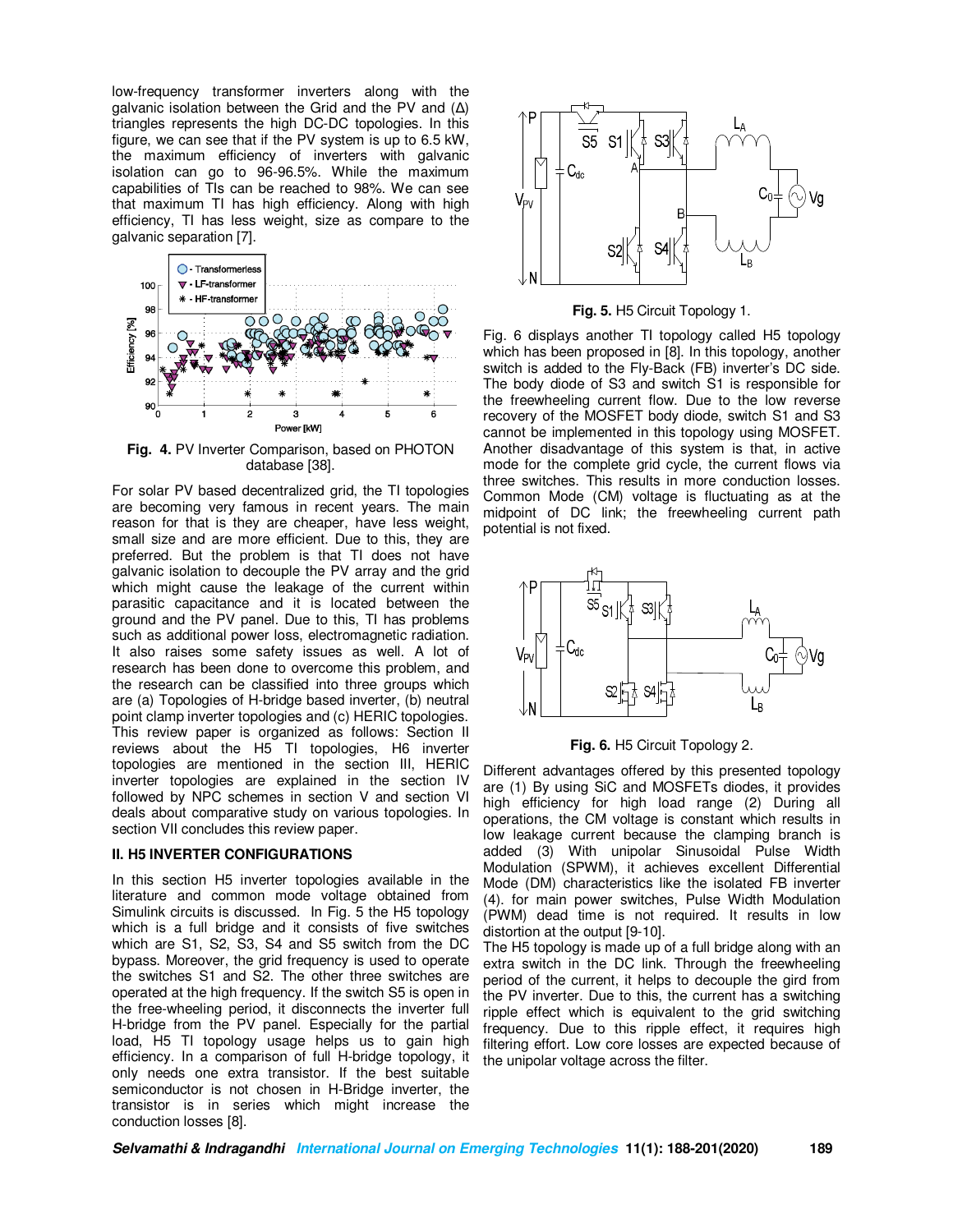

**Fig. 7.** SiC-based H5 Topology.



**Fig. 8.** Si and SiC-based Inverter Comparison.

By considering the energy production, the optimized SiCbased H5 TIs are proven to more efficient and effective as compared to the non-optimal and Si-based counterparts. Even at higher switching frequencies, they can work efficiently, and it has less cost, weight, and size as compared to PV inverter output filter. It can be seen in Fig. 7. It shows that SiC type power semiconductors price is reducing in the market as compared to the level of different Si-based technology. It serves as one of the most crucial factors to develop and produce optimized SiC-based PV inverter which has a low cost of energy in contrast to the other PV inverters which are using Si Technology. Not only that they are efficient, but they also provide maximum economics profitability. The comparison of Si and SiC based inverter presented in Fig. 8 which is designed with L-Lg-Cf-Lf filter [11-13]. Output voltage and common voltage of H5 topology is shown in Fig. 9 (a) and (b). The reason for that is the voltage to ground VPE is sinusoidal with grid frequency component [14-16].



**Fig. 9** (a) H5 Topology output Voltage.



**Fig. 9** (b) H5 Topology Common mode Voltage.

## **III. H6 TI INVERTER CONFIGURATIONS**

In this section H6 inverter topologies available in the literature and common mode voltage obtained from Simulink circuits is discussed. H6 inverter with the six switches which are S1-S6 is shown in Fig. 10. Filter device which is connected to the grid consists of  $L_1$ ,  $L_2$ ,  $C_1$  and input capacitor is  $C_{dc}$ .  $u_{AN}$  and  $u_{BN}$  the potential between the middle point A and B to the terminal N, respectively. UPV represents the input voltage. Another switch S6 is introduced to increase the conversion efficiency. It introduces a new power path in the structure and this topology presents the excellent trade-off between the common-mode performance and power loss, and it is better than with H5 [17-18].



#### **Fig. 10.** H6 Topology 1.

H6-type configuration inverter circuit diagram is displayed in Fig. 11. It is composed of two freewheeling diodes, six power MOSFETs and two split inductors as a low-pass filter [19]. Due to the advantages explained below, this approach is suited for the non-isolated AC module. (1) As intrinsic body diodes are naturally not active, and MOSFETs are used for all active switches, it provides high efficiency on a varied load conditions. (2) As the voltage applied to the parasitic ground-loop capacitance has only low-frequency components, it has low ground leakage current. (3) It does not require any limited lifetime electrolytic capacitors for a split DC link as they are needed for the other half-bridge of inverters. (4) Fullbridge inverter with bipolar PWM switching has very high output inductance while this approach has smaller output inductance. (5) As no dead time is required in the proposed circuit, so there is Low output AC distortion. In same PWM cycle, same phase-leg active switches do not turn on [20-21].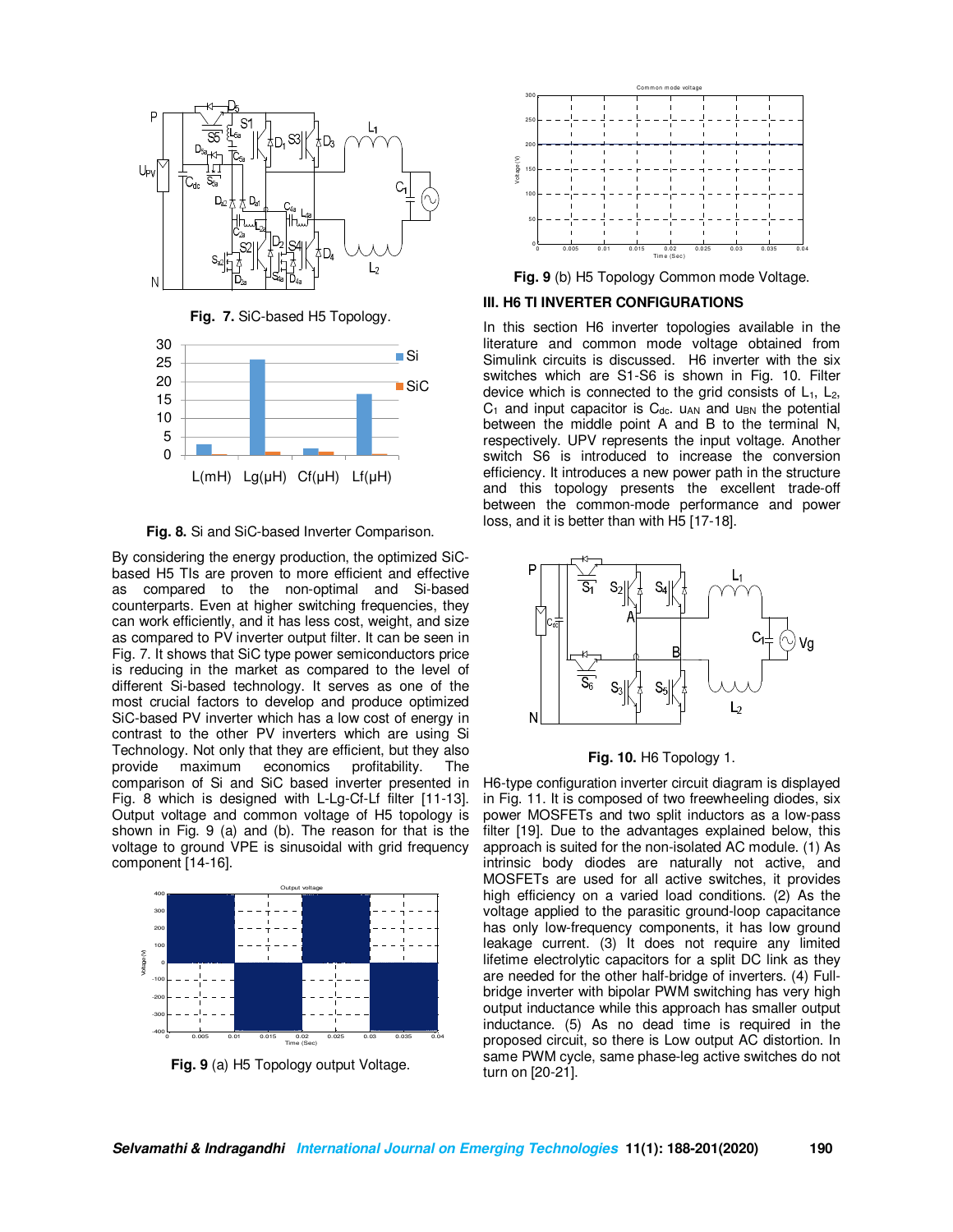

**Fig. 11.** H6 Inverter Topology 2.

For non-isolated, PV AC module applications, a new and highly efficient topology is presented which uses MOSFETs for all active switches. H6-type configuration presented in [19, 22] have the following feature: low ground leakage current, over a wide load range it provides better efficiency, low-output AC-current distortion and split capacitors are not required Fig. 12.



**Fig. 12.** H6 Inverter Topology 3.

H6-type PV inverter topology is presented in Fig. 13. MOSFETs are changed with Insulated-Gate Bipolar Transistors (IGBTs), and the other two diodes are removed. If we compare the result of the topology presented in Fig. 13, some differences between in control signals and the freewheeling path are automatically introduced. By using unipolar SPWM [23-25] some good CM and DM characteristics can be attained by using the prescribed topology [26-27].

(1) During the whole grid period, CM voltage is persistent, and leakage current is well suppressed even when reactive power is injected into the grid.

(2) In this topology, with unipolar modulation, excellent DM characteristics are acquired as it is an isolated fullbridge inverter.

(3) During the whole grid period, the inductor current flows through three switches, and the blocking voltages of the added switches are half of the DC input voltage. So due to this, the conduction losses and the switching losses are quite less.

(4) Reactive power can be injected into the utility grid in this topology, and it introduces very low harmonic distortion.

In Fig. 14, we can see a new approach for more efficient single-phase TI with hybrid modulation method. Inductors and power quality optimization is achieved due to the three-level output voltage in the inverter bridge's middle point (Fig.14). With H6-type configuration, leakage current issues and CM voltage in a non-isolated system is eliminated without input split capacitors. Output voltage and common voltage of H6 topology is shown in Fig. 15 (a), (b).



**Fig. 13.** H6 Inverter Topology 4.



**Fig. 14.** H6 Inverter Topology 5.









# **IV. HERIC TOPOLOGY**

In this section HERIC inverter topologies available in the literature and common mode voltage obtained from Simulink circuits is discussed. Fig. 16 shows a HERIC inverter which is beneficial in both techniques which are bipolar modulation and unipolar modulation. Even though it has good performance, its commonality behavior as an H5 inverter takes a toll on its performance as not only has it a variable voltage in the common mode but also a high leakage of current in low efficiency. Providing galvanic isolation is the only focus of HERIC and H5. By using galvanic isolation, H6 eliminates the common mode voltage clamping and leakage current, but overall efficiency of the system is reduced [28].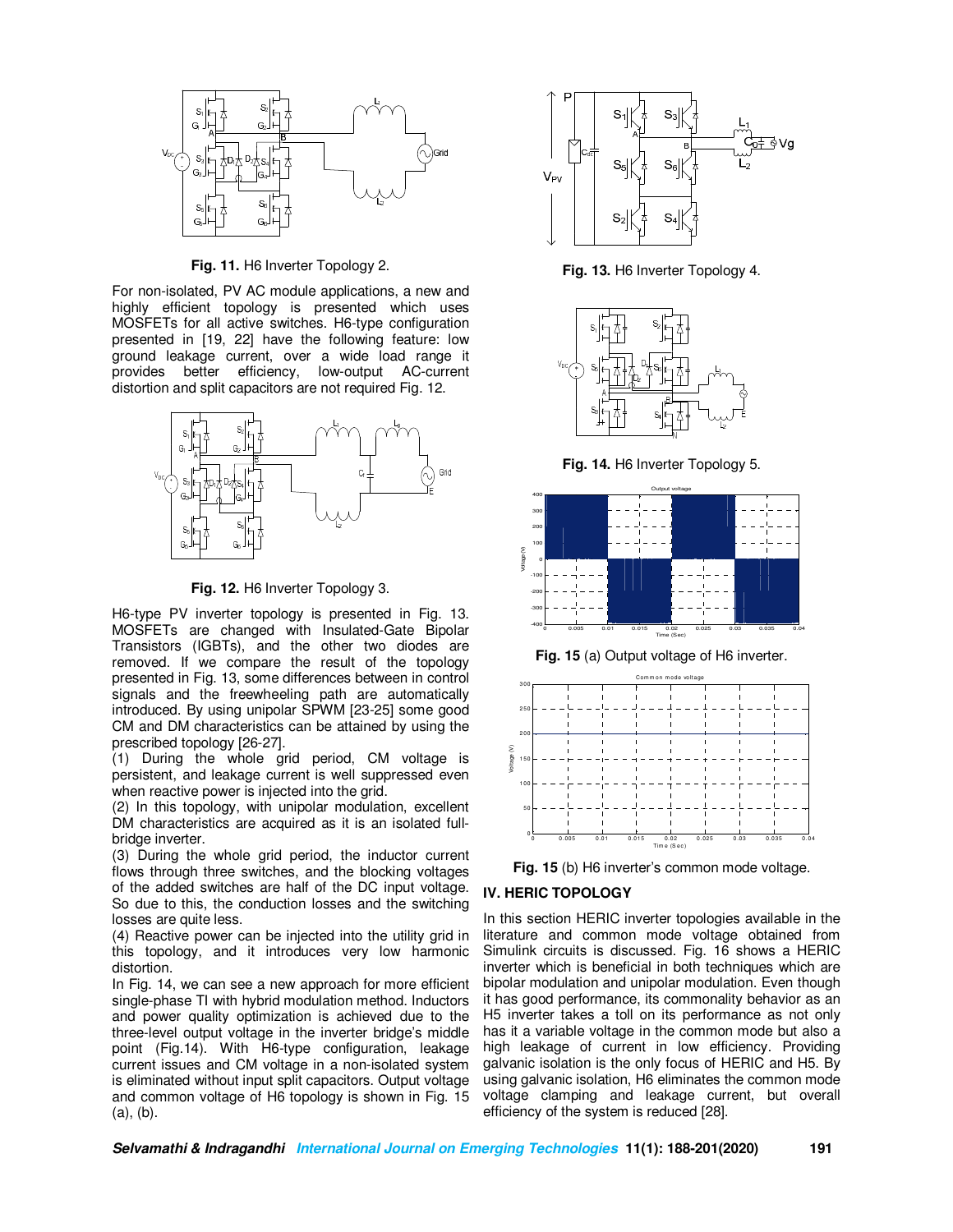

**Fig. 16.** HERIC Topology 1.

Two different alternate approaches are combined to use their advantages. First is the three-level output voltage of the unipolar PWM, as in the case of bipolar PWM, it reduces the CM voltage [29-31]. It consists of two switches and a full bridge inverter. It is demonstrated in Fig. 17. In the disconnection of PV array and the grid, switch S5 or S6 is used. It helps in reduction of the current leakage. Two added semiconductor devices are the main drawback of the proposed topology [32-34].



**Fig. 17.** HERIC Topology 2.

HERIC topology is one of the best transformerless topologies, and it is shown in Fig. 18. Sunway's converters are one of the commercial inverter switch have used this topology. During the freewheeling period to decouple the PV module from the grid, on AC side of a full-bridge topology, two switches are added. A CM voltage can be detected when the PV module is decoupled from the grid. It is because freewheeling path potential is not clamped which should be clamped at the half of dc input voltage.

Fig. 19 provides two different solutions to disconnect the DC source and the grid. For alternate use, two dotted blocks are added. Block one is added on the AC side and the other on the DC side of the converter. When a converter is used under unity power factor, it provides excellent performance. In the grid current freewheeling intervals, the AC or DC coupling allows the discontinuation of PV plants and the grid voltage.



**Fig. 18.** HERIC Topology 3.

Across the countries, it has been established as the worldwide standard that imposes the injection of some amount of reactive power when there are mandatory standards for the connection of grid-connected inverters [35]. This thing becomes a limitation of the provided solution.



**Fig. 19.** HERIC Topology 4.

The SMA H5 converter utilizes DC decoupling while the Sunways inverter named HERIC uses the AC decoupling. In each case, at the switching frequency of the converter, the output voltage is three level waveforms by using the necessary component. In this case, a current ripple has to take into account at set frequency in order to design output filter [36, 37].

Fig. 20 shows the traditional MOSFET-based phase legs of the TI. It shows a modification which ensures the high efficiency which replaces the IGBTs with MOSFETs and diodes and this change is shown in Fig. 20. A new family of new transformerless topologies is derived by combining these two-phase legs and is based on the AC separation and asymmetric phase legs. The following steps explain how to derive new topologies. (1) Switches used in HERIC which are IGBT are replaced with the diodes and MOSFETs to increase the efficiency (2) To derive a new topology, Combine these two-phase legs. Now by switching the places of freewheeling switches (D1 and S3), the new topologies are derived (3) Half the DC input voltage and clamp the CM voltage. Add a clamping branch consists of a diode and switch with a capacitor divider.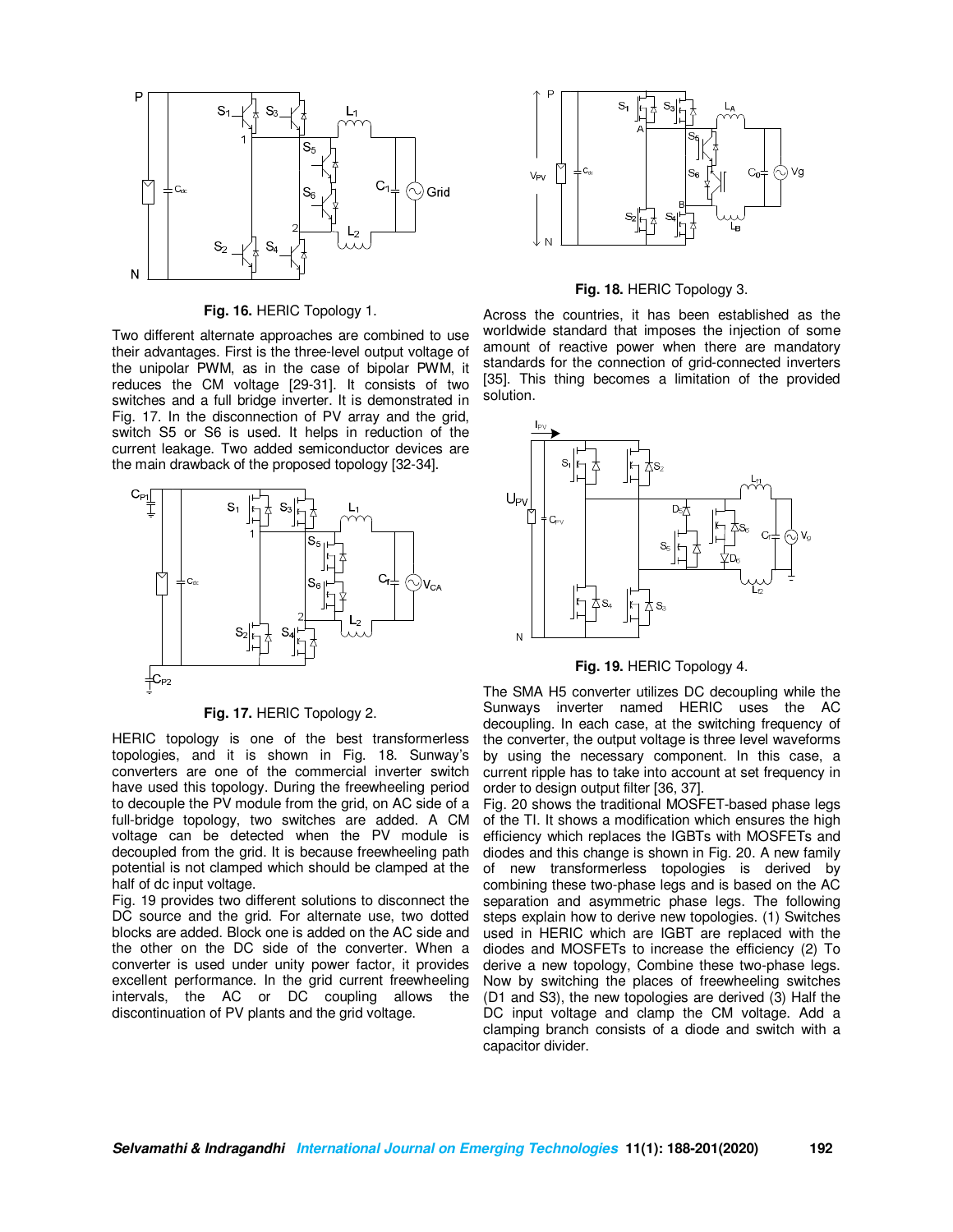

**Fig. 20.** HERIC Topology 5.



**Fig. 21.** HERIC Topology Proposed in [38].



**Fig. 22.** HERIC Topology Proposed in [39].

The simple H6 topologies are presented in Fig. 21 and 22. For transformerless PV grid-connected inverter; two key attributes are high efficiency and low leakage current. Due to lack of the transformer, TI topologies are more efficient, but at present, all the semiconductor devices used hard-switching state. There are two approaches. First topology is Zero Current-Transition (ZCT) presented in Fig. 23. Secondly, the introduction of two resonant tanks for the main high-frequency switches of the inverters uses the zero-current turn-off and zero-current turn-on for auxiliary switches [39].

Despite the high efficiency of the TI topologies over the transformer inverter topologies, the switches used the hard-switching state. New concept is known as the zerovoltage transition (ZVT). The zero-current turn-on of the auxiliary switches and zero voltage switches between the turn-off and turn-on of the high-frequency main switches and the zero-voltage turn-on and turn-off of the antiparallel diodes of the line-frequency switches are created by using two resonant tanks (Fig. 24) [40].





HERIC topology is based on the full-bridge method and has an extra bidirectional switch on the AC side for separating the gird and PV inverter throughout the freewheeling time. The bidirectional switch is made up of the two switches and the anti parallel diodes. As other full bridge methodologies, such as H5, HERIC topology also requires high filtering efforts. This effort is necessary to filter the ripple effect in the current. Output voltage and common voltage of HERIC topology is shown in Fig. 25 A and B. Due to the unipolar voltage across the filter, there are low core losses, and low leakage is achieved as well VPE [41-42].



**Fig. 25** (a) Output voltage of HERIC inverter.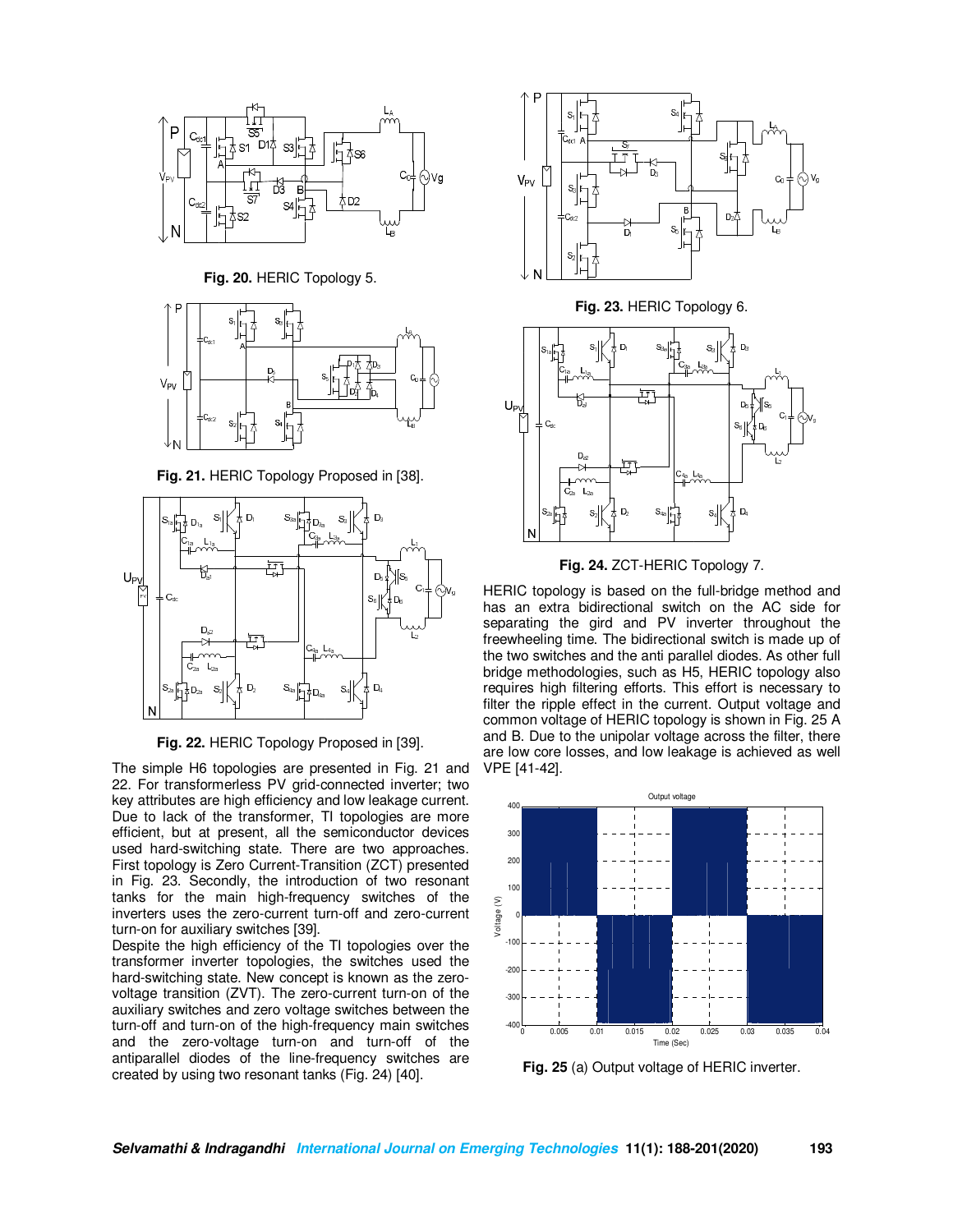

**Fig. 25** (b) Common mode voltage of HERIC inverter.

# **V. NEUTRAL POINT CLAMPED (NPC) TI CONFIGURATIONS**

Apart from the solutions discussed above, another form is to utilize the half-bridge inverter in which the neutral line linked to the midpoint of the dc bus as shown in Fig. 26. As we can see by using this approach, by the DC bus capacitor, we can clap the voltage across the capacitor to be unchanging, but this technique has a disadvantage which requires double DC bus voltage as compared to the full-bridge topologies.

In each switch module, a single power switch is used in Conventional single-phase full-bridge inverter topology. In the inverter, if only N-NPCC or one P-NPCC is used, during the freewheeling period, the goal of connecting both negative and positive terminal of PV array of the utility grid is not attained. So, in phase A and Phase B, two NPCCs should be employed. The rest of the power switches should be used as well [43-44]. After doing this, it creates a new family of single-phase transformerless full-bridge NPC inverters shown in Fig. 27.



**Fig. 26.** NPC TI Configuration 1.

Because the two-level inverter has lower performance as compared to the multilevel inverters, multilevel inverters are preferred for the use of medium voltage high power applications due to its performance. Out of multiple multilevel inverters, for PV grid connected system, the neutral point clamped multilevel inverter (NPC-MLI) is preferred. In TI Split Inductor MLI (SI-MLI) in gridconnected PV system applications, the main problem is to eliminate the leakage current, and the challenge is to keep the constant common mode voltage while eliminating the leakage current. Hysteresis Current Control (HCC) provides a very efficient solution in current control performance for SI-NPC-MLI (Fig. 28). Its performance depends on the hysteresis Band value (h) and the error current value (∆i) produced between SI-MLI and grid [45-47].



**Fig. 27.** Transformerless full-bridge NPC Inverter Topology PN-NPC.

The topology of HB-NPC is dissimilar to the topologies of H6 and H5, and is not comprised of the full bridge concept. HB-NPC topology is half bridged and consists of 2 clamping diodes: D4 and D6, and of 4 switches: S1, S2, S3, S4. These are connected by counterpoint of DC-Link capacitance to the neutral grid terminal.

The diode's voltage limit which is imposed on the connected switches is half of PV input voltage. From this, we can conclude that NPC topology requires two times PC input voltage as compared to the other full bridge strategies. The current produced by NPC has ripples which are equivalent to the frequency of switching. Moreover, it needs extra effort for filtering. Due to unipolar voltage, the core losses are very low across the filter [48-50].



**Fig. 28.** NPC TI Configuration 2.

NPC topology has its drawback despite providing an efficient solution and almost zero presence of the switching frequency ground leakage current (Fig. 28). The drawback is that it needs double DC bus voltage to produce the same output voltage which is equal to the full-bridge-based topologies. Moreover, power losses are not divided properly among the different power devices. Considering that this double DC bus voltage is not a problem for our usage and application, the NPC is the simplest, reliable and cost-effective solution. It allows us to use the transformerless power system with simple modulation, high efficiency, and excellent controllability [51-54].

To obtain Active NPC (ANPC) topology, all we need is to replace the fixing diodes D1 and D2 with active switches (Fig. 29). It is more efficient than the normal NPC, and its inverter can deliver the reactive power as well. Moreover, PWM strategies can also be incorporated depending upon the degrees of freedom with which this topology has to offer from the traditional NPC. There is a solution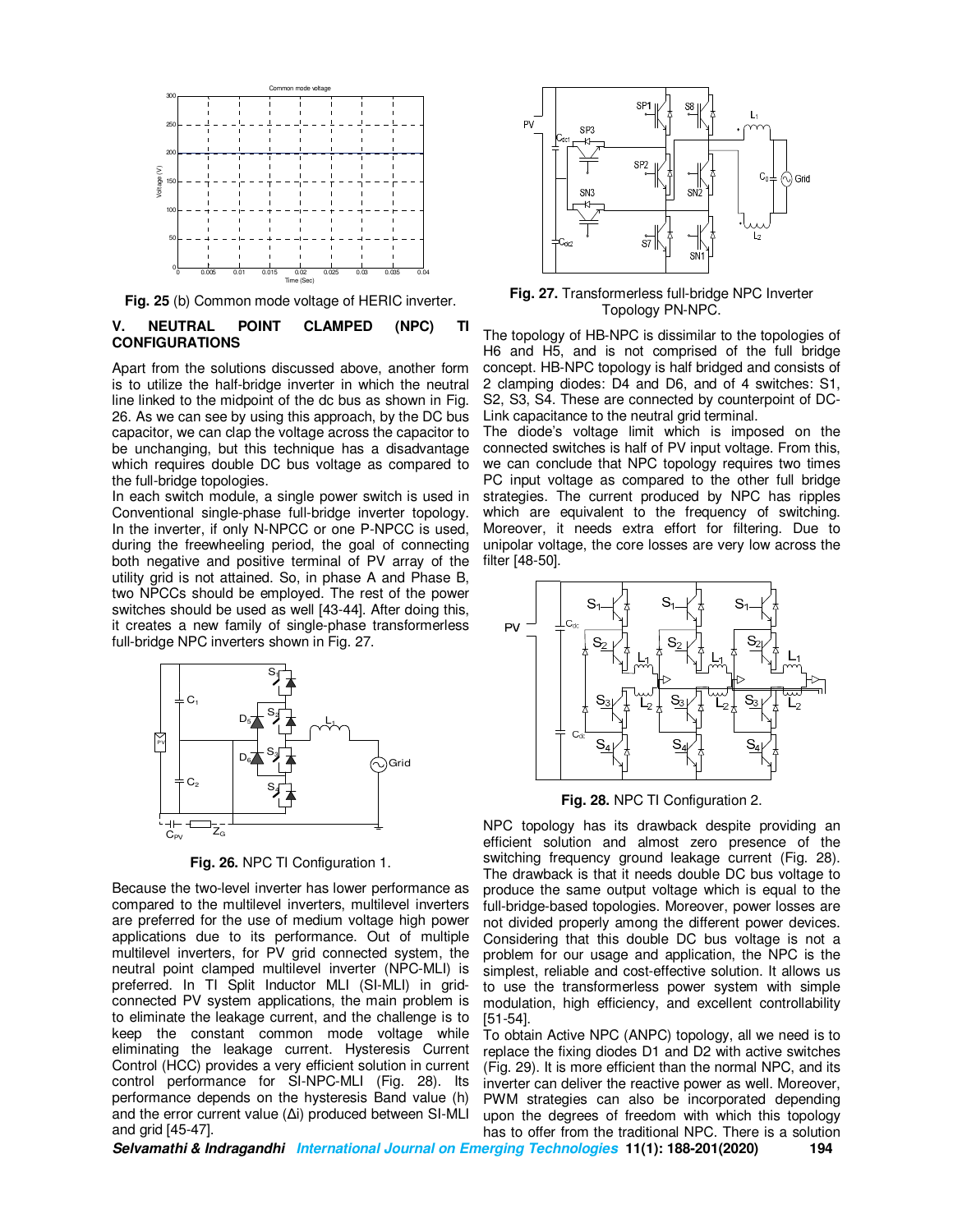in which we can double converter's output voltage switching frequency without affecting power losses. Smaller filter inductor can be used by following this approach [55-57].



**Fig. 29.** Active NPC TI Configuration 3.

In [58-59], a comprehensive comparison is performed between the many NPC-based PV converters and the Hbridge-based converters. The main purpose of the designing different topologies is to optimize reliability and the efficiency by considering the energy production versus the lifetime of the system and the geographical location as well (Fig. 30). In cost-effectiveness and efficient, NPC-based architectures are the best ones.



**Fig. 30.** Active NPC TI Configuration 4.

The GP inverter family consists of the doubly grounded inverters. In this inverter, the negative pole of the PV source is grounded. The voltage Vp is like the DC source voltage while the Voltage Vn is equal to zero. The main problem with this approach is that the output current has discontinuous waveform and it requires larger filter capacitor, Fig. 31 shows the new circuits which solve the problem mentioned above, and it was proposed in the [60-65], adding more switches decreases the efficiency and effectiveness of the system. The robustness of the total system is decreased as well.



**Fig. 31.** Active NPC TI Configuration 5.

Fig. 32 indicates the power circuit for the one-phase leg of a five-level NPCMLI [66-67]. SPWM (sinusoidal pulse width modulation), which is a modulation technique based on the phase disposition (PD). Amongst the existed multicarrier SPWM schemes, it ensures the best harmonic profile [68-69]. For attaining each voltage level in NPCMLI, there is only one switching strategy, and it is also the reason that there is an unequal current loading of semiconductors.



**Fig. 32.** Five-Level NPCMLI.

A new design technique is presented for optimizing the switching frequency and structure of the output filter (either LCL- or LLCL-type) in transformerless H5 and Coenergy-neutral point clamped (Co-energy-NPC) PV inverters, which employ SiC-type power devices (Fig. 33 and 34). The design results show that the optimized SiCbased H5 and Co-energy-NPC transformerless PV inverters are more effective regarding energy production than their non-optimized and silicon (Si)-based counterparts [70-71].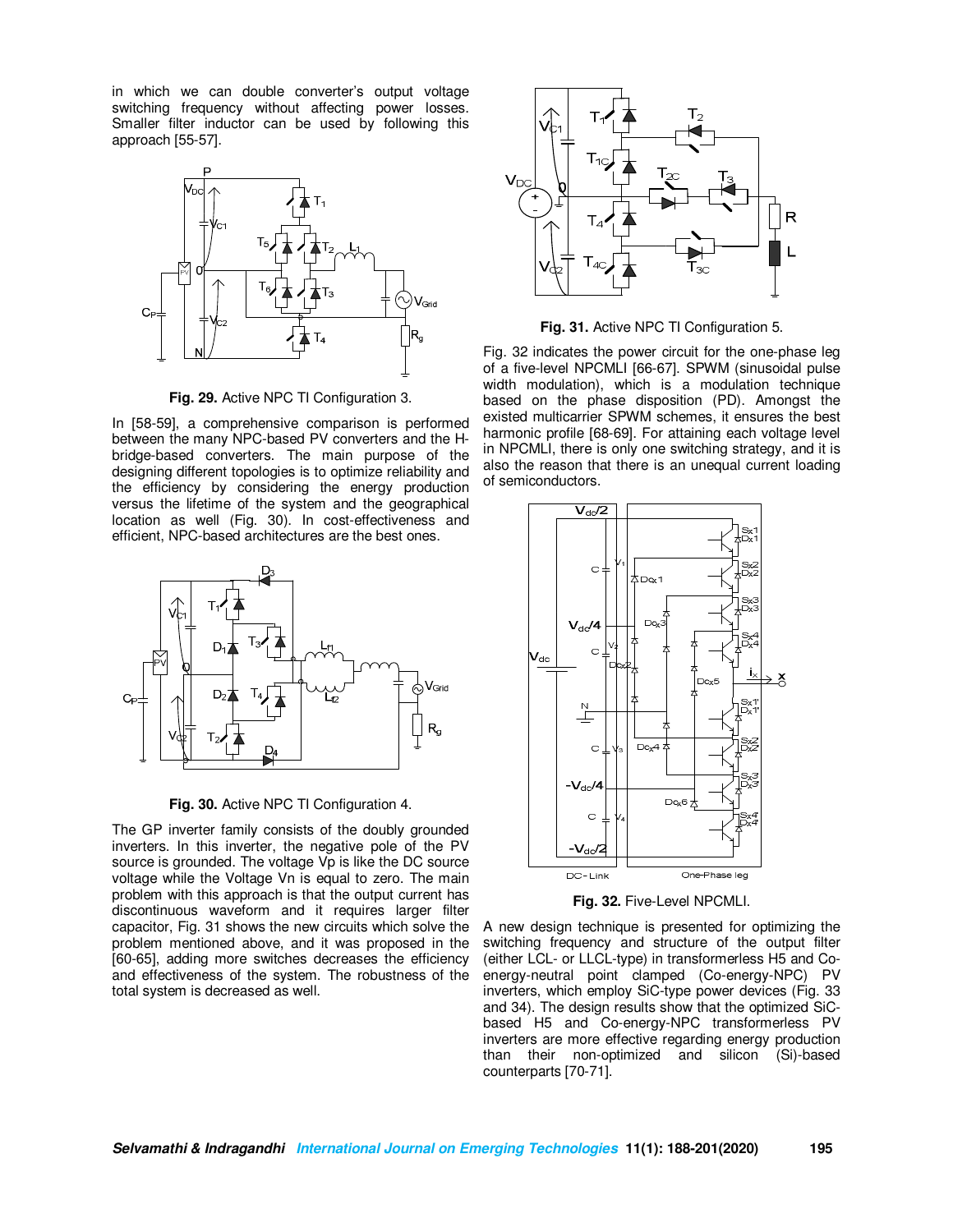

**Fig. 33.** Conergy-NPC1.



**Fig. 34.** Conergy-NPC2.

#### **VI. COMPARATIVE STUDY**

Table I shows the efficiencies of the ZVT-HERIC, ZVT-H6, and HS-HERIC as a function of the output power. It is worth to point out that the resonant parameters of the ZVT-H6-I are in accordance with the ZVT-HERIC in order to achieve 3-kW power output with optimized design. We can see from Table I that the soft switching technique is able to improve the conversion efficiency compared with hard switching one; meanwhile the ZVT-HERIC is superior to ZVT-H6-I because of the conduction loss.

#### **Table 1: Comparative Study on Hard Switching and Soft Switching.**

|                             | Efficiency in %  |                |                   |  |  |
|-----------------------------|------------------|----------------|-------------------|--|--|
| <b>Output Power</b><br>in W | HS-<br>HERIC[68] | ZVT-<br>H6[37] | ZVT-<br>HERIC[67] |  |  |
| 500                         | 92.6             | 92.3           | 94.4              |  |  |
| 750                         | 94.3             | 95.2           | 96.4              |  |  |
| 1000                        | 94.8             | 96.6           | 96.6              |  |  |
| 1250                        | 95               | 96.2           | 97.3              |  |  |
| 1500                        | 95.2             | 96.8           | 97.5              |  |  |
| 1750                        | 95.2             | 97             | 97.35             |  |  |
| 2000                        | 95.4             | 97             | 97.7              |  |  |
| 2250                        | 95.2             | 96.95          | 97.75             |  |  |
| 2500                        | 95.4             | 97             | 97.8              |  |  |
| 2750                        | 95.3             | 97.1           | 97.8              |  |  |
| 3000                        | 95.4             | 97             | 97.8              |  |  |

In order to evaluate the lossless advantage of proposed Switching Loss Free (SLF) concept quantitatively, the semiconductor losses of several topologies have been calculated. They include the H6-I [72], ZCT H6-I [39] and SLF H6-I [73], and the detailed data presented in Fig. 35.

The SLF-H6-I is with the least semiconductor device losses, and its switching loss and reverse recovery loss are zero. For this reason, the total semiconductor losses of the SLF-H6-I are able to be independent of the switching frequency. Therefore, the lossless advantage will be getting more outstanding as the switching frequency increases [74-75].



**Fig. 35.** Loss Comparison of Topologies.

All the topologies have almost same European efficiency with a slight variation because of high performance freewheeling diode of the H6-5 and H6-2 topologies. The experimental performance comparisons for these three topologies are summarized in Table 2.

It can be seen that the proposed topology can combine the superior performance of DM and CM characteristics.

| Table 2: Performance Comparison of Topologies. |  |  |
|------------------------------------------------|--|--|
|------------------------------------------------|--|--|

| <b>Parameters</b>     | Topology 5<br>(Fig.14) | <b>Topology</b><br>2(Fig.11) | Topology<br>4 (Fig. 13) |  |
|-----------------------|------------------------|------------------------------|-------------------------|--|
| PWM pattern           | Semi-<br>unipolar      | Semi-<br>unipolar            | Fully-<br>unipolar      |  |
| Leakage<br>Current mA | 24.5                   | 26.2                         | 19.6                    |  |
| THD in %              | 4.6                    | 4.3                          | 1.7                     |  |
| Efficiency in %       | 97.31                  | 97.39                        | 97.22                   |  |

In order to calculate the power device losses, the IGBTs are evaluated by STGW20NC60VD with very soft ultrafast recovery anti parallel diode. MOSFETs and diodes have been selected with the model no SPW47N60C3 and IDH08SG60C with no reverse recovery, respectively. The total power device losses at different output power for the H5, HERIC, H6-I and H6-II are calculated under the same condition by extracting the parameters from the datasheet of the selected devices, which are given in Fig. 36. The calculation process and the theories are studied in details in the literature [8, 10, 23, 29].

The efficiency of the H5, HERIC, oH5, H6, and proposed topologies are measured for power up to 2 kW and compared is shown in Table III. The precision power analyzer is used to measure the efficiency of the proposed inverter. It is obvious that the efficiency of the proposed topology at low power (<1200 W) is highest. This is due to low-freewheeling loss compared to the other topologies. However, at 2kW, the efficiency of the HERIC topology is higher than the proposed topology which is due to the increased conduction loss.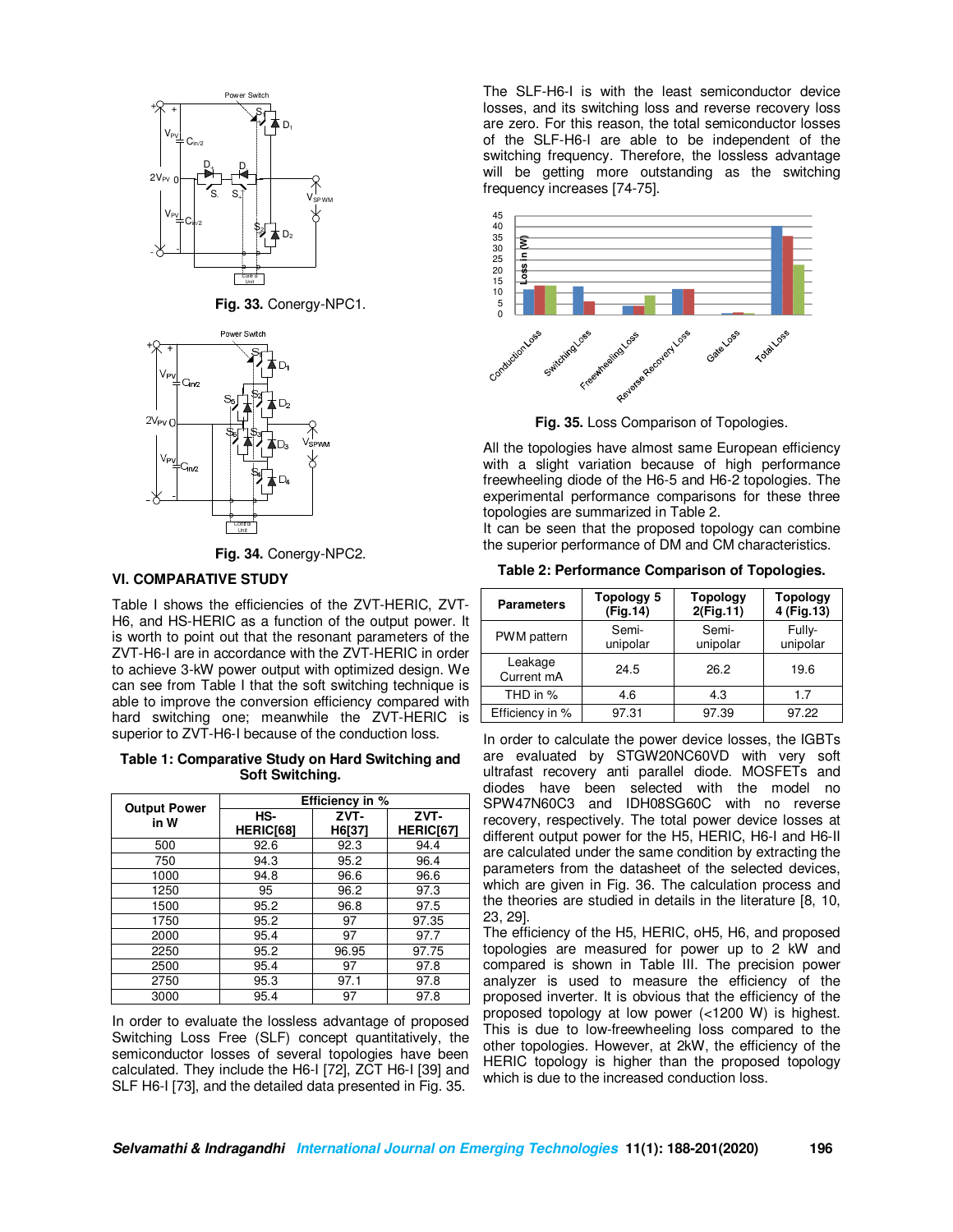

**Fig. 36.** Total Device Power Loss.

measured at 600 W and found to be 98.5%. It is clear that the lowest efficiency is measured with the H6 topology. On the other hand, H5 topology ensures almost same efficiency which is lower than HERIC and proposed topologies but exceeding H6 topology.

**Table 3: Comparative Study on Efficiency.**

| Output     | <b>Topology</b> |              |        |             |
|------------|-----------------|--------------|--------|-------------|
| Power in W | H5[1]           | <b>HERIC</b> | H6[23] | Proposed in |
|            |                 | [2]          |        | [10]        |
| 200        | 96.075          | 97.295       | 95.563 | 97.88       |
| 400        | 97.59           | 97.956       | 97.151 | 98.346      |
| 600        | 98              | 98.3         | 97.568 | 98.519      |
| 1000       | 97.939          | 98.426       | 97.671 | 98.5        |
| 1500       | 97.75           | 98.481       | 97.53  | 98.384      |
| 2000       | 97.659          | 98.365       | 97.293 | 98.244      |

The fixed voltage conduction losses of the IGBT's used in the H5 inverter are avoided in the H6 inverter topology which improves the efficiency. However, there are higher conduction losses due to the three series connected switches in the current path during active phases. The shoot-through issues due to three active switches which are series connected to the DC bus still remains in the H6 topology. Another disadvantage in the H6 inverter is that when the inverter output voltage and current has a phase shift the MOSFET body diodes may be activated. This can cause body diode reverse recovery issues and decrease the reliability of the system.

The main issue of dual-parallel-buck topology is that the grid is directly connected by two active switches, which may cause a grid short circuit problem, reducing the

The maximum efficiency of the proposed topology is reliability of the topology. A dead time of 500 µs between the two line frequency switches at the zero crossing instants needed to be added to avoid grid shoot-through. This adjustment to improve the system reliability comes at the cost of high zero crossing distortion for the output grid current. So a new TI has to be designed to overcome these problems.

> H5 configuration is patented by SMA solar technology AG, used in their SUNNY BOY 2100TL series of TI's which are giving maximum efficiency of 96%. Solar edge single phase inverters of SE2200 – SE6000 series are giving maximum efficiency of 97.6%. HERIC configuration is patented by Sunways, used in their NT series of inverters which are giving maximum efficiency of 97.8%. Danfoss company TLX inverter series are giving maximum efficiency of 97.8% for 6 kW, 97.9% for 8 kW loads.

> According to the above analysis, a comparison among various transformerless topologies has been conducted and summarized in Table 4. It can be seen that most of the topologies under zero- state mid-point clamped and solidity clamped methods need to be implemented with two input capacitors that can increase the complexity of the control circuit. However, these topologies present very low leakage current. In contrast, though zero-state decouple topologies cannot completely eliminate leakage current but only one input capacitor is required for them. It can be seen that some of the topologies could be implemented with less number of switches and also low voltage rating switches. The Table 6 provides the detailed analysis about the different TI topologies.

| <b>Parameters</b>                | H5                | H6                | <b>HERIC</b>      | <b>Active NPC</b> | <b>Conergy NPC</b> |
|----------------------------------|-------------------|-------------------|-------------------|-------------------|--------------------|
| Maximum Possible Efficiency in % | 98.5              | 97.4              | 98.3              | 97.34             | 97.67              |
| Input Voltage Range              | DC supply<br>400V | DC supply<br>400V | DC supply<br>400V | DC supply<br>800V | DC supply 800V     |
| No. of Capacitors                |                   |                   |                   |                   |                    |
| Level of Capacitance             | Small             | Small             | Small             | Big               | Big                |
| No. of Devices                   | 5                 |                   | 6                 | 6                 | 4                  |
| No. of Diodes                    | None              |                   | з                 | None              | None               |
| Voltage Levels Produced          | 3                 |                   | з                 | з                 | 3                  |
| Harmonic Content                 | 2 FSW             | 2 FSW             | 2 FSW             | 2 FSW             | 2 FSW              |
| Inference Problems               | Less              | Less              | Less              | Less              | Less               |
| Leakage Current                  | Very Less         | Less              | Less              | Less              | Less               |

**Table 4: Comparative Study of Different Topologies.**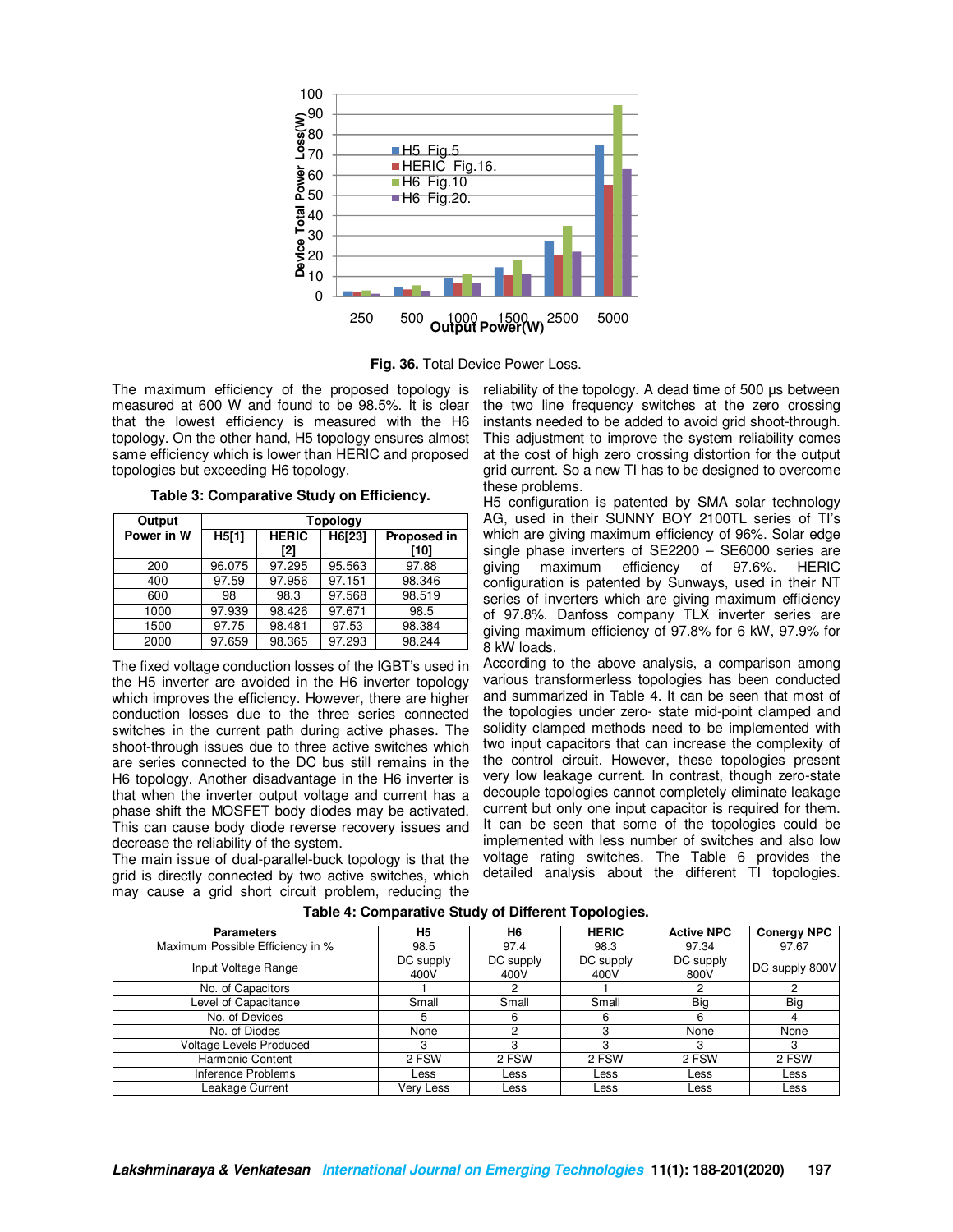| <b>Inverter Topology</b>                | Advantages                                                                                 | <b>Disadvantages</b>                                                     | Semiconductor                                         | Efficiency |
|-----------------------------------------|--------------------------------------------------------------------------------------------|--------------------------------------------------------------------------|-------------------------------------------------------|------------|
| Half Bridge Inverter                    | Eliminate the leakage current<br>with simplified configuration                             | DC link voltage>> Peak voltage<br>Cost high                              | Switch $-2$ , Inductor - 1                            | 98.3%      |
| Dual Buck Inverter                      | Shoot through problems avoided                                                             | DC link Voltage high<br>Power density issues                             | Buck converter 2<br>inductor, 2 switch, 2 capacitor 2 | 95%        |
| Virtual DC Bus<br><b>Based inverter</b> | Max current stress is limited 3<br>times of half bridge inverter                           | Need to use switched capacitor                                           | inductor, 1 switch, 4 diode, 4<br>capacitor 2         | 96.6%      |
| AC based<br>Decoupling                  | Common mode voltage<br>constant. Conduction loss less                                      | Additional leakage Current                                               | Switch 6<br>Diode 2<br>Inductor 2<br>Capacitor 1      | 97.8%      |
| <b>HERIC Inverter</b>                   | High efficiency, Cost Effective                                                            | High Frequency resonance<br>Additional leakage Current                   | Switch 6<br>Diode 2<br>Inductor 2<br>Capacitor 1      | 97.1%      |
| <b>HERIC Based</b><br>Clamping Inverter | Leakage Current eliminated.<br>Common mode voltage is flat<br>without high frequency pulse | Cost high<br>Power density issues                                        | Additionally 2 Passive diode                          | 97.8%      |
| H <sub>5</sub>                          | Isolation, CM voltage constant,<br>Leakage current less.                                   | Ripple Current, require high filtering,<br>fixed voltage conduction loss | Switches 5                                            | 98%        |
| H <sub>6</sub>                          | Leakage current low, Low<br><b>Output AC Distortions</b>                                   | Reliability decreased, conduction<br>losses more. Shoot through issues   | Switches 6                                            | 97.4%      |
| <b>HERIC</b>                            | High efficiency, Isolation.                                                                | Variable CM voltage, High Leakage<br>current in low efficiency           | Switches 6                                            | 98.43%     |
| <b>NPC</b>                              | Efficiency high, reliable,<br>controllable                                                 | Two times PC input Voltage, Ripple<br>Current, require high filtering    | Switches 6                                            | 97.34%     |

**Table 5: Detailed Comparison of TI Converter Topologies.** 

# **VII. CONCLUSION**

In this review paper, a complete evaluation of the PV system based the single-phase TI circuit configurations has been presented. The working principle, rewards, and drawbacks of the existing TI topologies available in the literature have been discussed in detail. Different categorization like ZVS and ZCS based inverters, MOSFET and IGBT based topologies are compared in this review. Efficiency comparison among H5, H6, HERIC and NPC circuits are presented. A deep conversation has been offered to pick up an appropriate topology circuit configuration among the different circuits presented in the paper. Hence, it is predictable that this research assessment will be a useful guide on PV based TI inverter for the researchers those who working on PV based systems.

Most of the PV systems are designed with transformer for safety purpose with galvanic isolation. However, the transformer is big, heavy and expensive and also it reduces the overall efficiency to  $(4 - 6)$  %. To overcome these problems, transformerless PV system is introduced, which is smaller, lighter, cheaper and higher in efficiency. The efficiency and reliability of single phase PV inverter systems can be improved using transformerless topologies, but new problems related to safety, leakage current arises. So, a highly reliable and efficient inverter for transformerless PV grid connected power generation systems to be designed, analyzed and tested. The following characteristics of the TI must be ensured by the researcher in future,

– No shoot through issue which leads to greatly enhanced reliability.

– Low AC output current distortion to be achieved because dead time is not needed at PWM switching commutation instants and grid cycle zero crossing instants.

– Higher switching frequency operation must be allowed to reduce the output current ripple and the size of passive components.

– Proper grounding the frame of the PV array reduces the capacitance; thereby the ground leakage current will be minimized.

– By carefully choosing the topology and the modulation strategy, the voltage fluctuations between the PV array and ground will be reduced.

## **VIII. FUTURE SCOPE**

The readers may implement this work in hardware with remote monitoring and control by using suitable artificial intelligence technique.

**Conflict of Interest.** The authors declare no conflict of interest associated with this work.

# **ACKNOWLEDGEMENT**

The authors would like to acknowledge the contributions of the reviewers and editorial board for their valuable comments to the improvement of this paper.

#### **REFERENCES**

[1]. Islam, M., & Mekhilef, S. (2014). An improved transformerless grid connected photovoltaic inverter with reduced leakage current. *Energy Conversion and Management*, *88*, 854-862.

[2]. Victor, M., Greizer, F., Bremicker, & Hübler, S. (2004) Method of converting a DC voltage of a DC source in particular of a photovoltaic DC source in an AC voltage. *European Patent*, *EP 1626494*.

[3]. Vazquez, G., Kerekes, T., Rolan, A., Aguilar, D., Luna, A., & Azevedo, G. (2009). Losses and CMV evaluation in transformerless grid-connected PV topologies. In *2009 IEEE International Symposium on Industrial Electronics*, 544-548.

[4]. Patrao, I., Figueres, E., González-Espín, F., & Garcerá, G. (2011). Transformerless topologies for grid-connected single-phase photovoltaic inverters. *Renewable and Sustainable Energy Reviews*, *15*(7), 3423-3431.

[5]. Chen, B., Gu, B., Zhang, L., Zahid, Z. U., Lai, J. S. J., Liao, Z., & Hao, R. (2014). A high-efficiency MOSFET transformerless inverter for nonisolated microinverter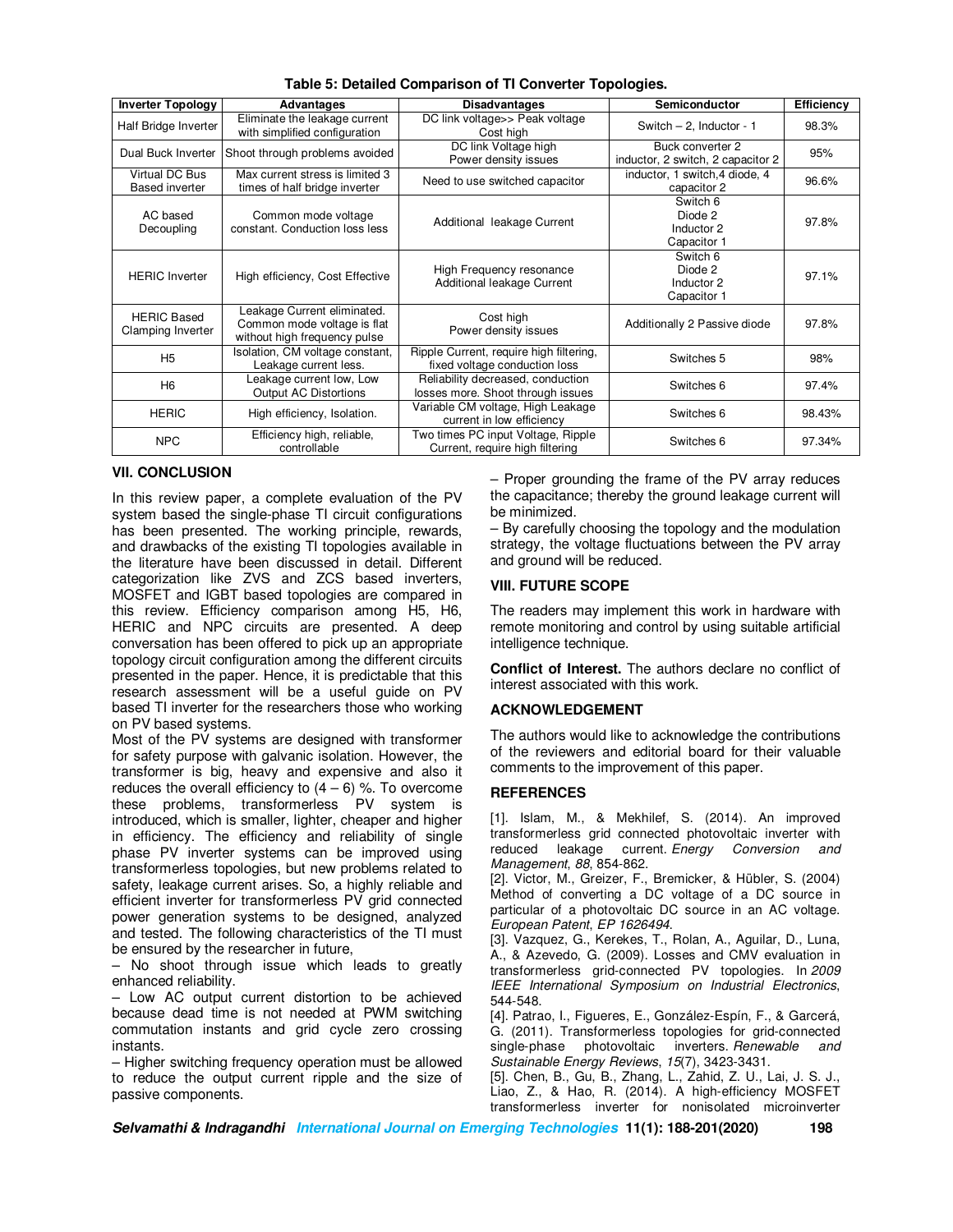applications. *IEEE Transactions on Power Electronics*, *30*(7), 3610-3622.

[6]. Ji, B., Wang, J., & Zhao, J. (2013). High-efficiency single-phase transformerless PV H6 inverter with hybrid modulation method. *IEEE Transactions on Industrial Electronics*, *60*(5), 2104-2115.

[7]. A. Schlumberger (2007). Market survey on inverters. *Photon International*.

[8]. Victor, M., Greizer, F., Bremicker, S., & Hübler, U. (2008). Method of converting a direct current voltage from a source of direct current voltage, more specifically from a photovoltaic source of direct current voltage, into an alternating current voltage.*U.S. Patent 7411802*.

[9]. Gubia, E., Sanchis, P., Ursua, A., Lopez, J., & Marroyo, L. (2007). Ground currents in single‐phase transformerless photovoltaic systems. *Progress in photovoltaics: research and applications*, *15*(7), 629-650.

[10]. Islam, M., & Mekhilef, S. (2014). High efficiency transformerless MOSFET inverter for grid-tied photovoltaic system. In *2014 IEEE Applied Power Electronics Conference and Exposition-APEC 2014* (pp. 3356-3361). IEEE.

[11]. Shen, M., & Krishnamurthy, S. (2012). Simplified loss analysis for high speed SiC MOSFET inverter. In *2012 Twenty-Seventh Annual IEEE Applied Power Electronics Conference and Exposition (APEC)* (pp. 1682-1687). IEEE. [12]. Saridakis, S., Koutroulis, E., & Blaabjerg, F. (2014). Optimization of SiC-based H5 and conergy-NPC transformerless PV inverters. *IEEE Journal of Emerging and Selected Topics in Power Electronics*, *3*(2), 555-567.

[13]. Noman, A. M., Al-Shamma'a, A. A., Addoweesh, K. E., Alabduljabbar, A. A., & Alolah, A. I. (2017). A survey on two level and cascaded multilevel inverter topologies for grid connected PV system. In *IECON 2017-43rd Annual Conference of the IEEE Industrial Electronics Society* (pp. 2369-2376). IEEE

[14]. Cha, W. J., Kim, K. T., Cho, Y. W., Lee, S. H., & Kwon, B. H. (2014). Evaluation and analysis of transformerless photovoltaic inverter topology for efficiency improvement and reduction of leakage current. *IET Power Electronics*, *8*(2), 255-267.

[15]. Özkan, Z., & Hava, A. M. (2012). A survey and extension of high efficiency grid connected transformerless solar inverters with focus on leakage current characteristics. In *2012 IEEE Energy Conversion Congress and Exposition (ECCE)* (pp. 3453-3460).

[16]. Rabkowski, J., Peftitsis, D., & Nee, H. P. (2012). Design steps towards a 40-kVA SiC inverter with an efficiency exceeding 99.5%. In *2012 Twenty-Seventh Annual IEEE Applied Power Electronics Conference and Exposition (APEC)* (pp. 1536-1543).

[17]. Xu, M., Zhang, L., Xing, Y., & Feng, L. (2012). A novel H6-type transformerless inverter for grid-connected photovoltaic application. In *2012 7th IEEE Conference on Industrial Electronics and Applications (ICIEA)* (pp. 58-63). IEEE.

[18]. Xiao, H., Yang, C., & Xie, S. (2011). A Transformerless PV Grid-connected Inverter Based on Improved Full Bridge Topology [J]. *Proceedings of the CSEE*, *31*(3), 40-46.

[19]. Yu, W., Lai, J. S., Qian, H., Hutchens, C., Zhang, J., Lisi, G., ... & Hegarty, T. (2010). High-efficiency inverter with H6-type configuration for photovoltaic non-isolated ac module applications. In *2010 Twenty-Fifth Annual IEEE Applied Power Electronics Conference and Exposition, 26(4),* 1253-1260.

Yu, W., Lai, J. S. J., Qian, H., & Hutchens, C. (2010). Highefficiency MOSFET inverter with H6-type configuration for photovoltaic nonisolated AC-module applications. *IEEE Transactions on Power Electronics*, *26*(4), 1253-1260.

[20]. González, R., Gubía, E., López, J., & Marroyo, L. (2008). Transformerless single-phase multilevel-based photovoltaic inverter. *IEEE Transactions on Industrial Electronics*, *55*(7), 2694-2702.

[21]. Patel, H., & Agarwal, V. (2009). A single-stage singlephase transformer-less doubly grounded grid-connected PV interface. *IEEE Transactions on Energy Conversion*, *24*(1), 93-101.

[22]. Kerekes, T., Liserre, M., Teodorescu, R., Klumpner, C., & Sumner, M. (2009). Evaluation of three-phase transformerless photovoltaic inverter topologies. *IEEE Trans. Power Electron., 24*(9), 2202–2211.

[23]. Islam, M., & Mekhilef, S. (2015). H6-type transformerless single-phase inverter for grid-tied photovoltaic system. *IET Power Electronics*, *8*(4), 636-644.

[24]. Freddy, T., Rahim, N.A., Hew, W.P., & Che, H. S. (2014). Comparison and analysis of single-phase transformerless grid-connected PV inverters. *IEEE Trans. Power Electron., 29*, 5358–5369.

[25]. Huafeng, X., Xipu, L., Ke, L. (2014). Optimised fullbridge transformerless photovoltaic grid-connected inverter with low conduction loss and low leakage current.*IET Power Electron., 7*, 1008–1015.

[26]. Cavalcanti, M. C., De Oliveira, K. C., De Farias, A. M., Neves, F. A., Azevedo, G. M., & Camboim, F. C. (2010). Modulation techniques to eliminate leakage currents in transformerless three-phase photovoltaic systems. *IEEE Transactions on Industrial Electronics*, *57*(4), 1360-1368.

[27]. Bradaschia, F., Cavalcanti, M. C., Ferraz, P. E., Neves, F. A., dos Santos, E. C., & da Silva, J. H. (2011). Modulation for three-phase transformerless Z-source inverter to reduce leakage currents in photovoltaic systems. *IEEE Transactions on Industrial Electronics*, *58*(12), 5385-5395.

[28]. Gotekar, P. S., Muley, S. P., Kothari, D. P., & Umre, B. S. (2015). Comparison of full bridge bipolar, H5, H6 and HERIC inverter for single phase photovoltaic systems-a review. In *2015 Annual IEEE India Conference (INDICON)* (pp. 1-6). IEEE.

[29]. Li, W., Gu, Y., Luo, H., Cui, W., He, X., & Xia, C. (2015). Topology review and derivation methodology of single-phase transformerless photovoltaic inverters for leakage current suppression. *IEEE Transactions on Industrial Electronics*, *62*(7), 4537-4551.

[30]. Xiao, H., & Xie, S. (2012). Transformerless splitinductor neutral point clamped three-level PV gridconnected inverter. *IEEE transactions on power electronics*, *27*(4), 1799-1808.

[31]. Su, X., Sun, Y., & Lin, Y. (2011, March). Analysis on leakage current in transformerless single-phase PV inverters connected to the grid. In *2011 Asia-Pacific power and energy engineering conference* (pp. 1-5). IEEE.

[32]. Vázquez, N., Rosas, M., Hernández, C., Vázquez, E., & Perez-Pinal, F. J. (2015). A new common-mode transformerless photovoltaic inverter. *IEEE Transactions on Industrial Electronics*, *62*(10), 6381-6391.

[33]. Xiao, H. F., Lan, K., & Zhang, L. (2015). A quasiunipolar SPWM full-bridge transformerless PV gridconnected inverter with constant common-mode voltage. *IEEE Transactions on Power Electronics*, *30*(6), 3122-3132.

[34]. Xiao, H., Liu, X., & Lan, K. (2013). Optimised fullbridge transformerless photovoltaic grid-connected inverter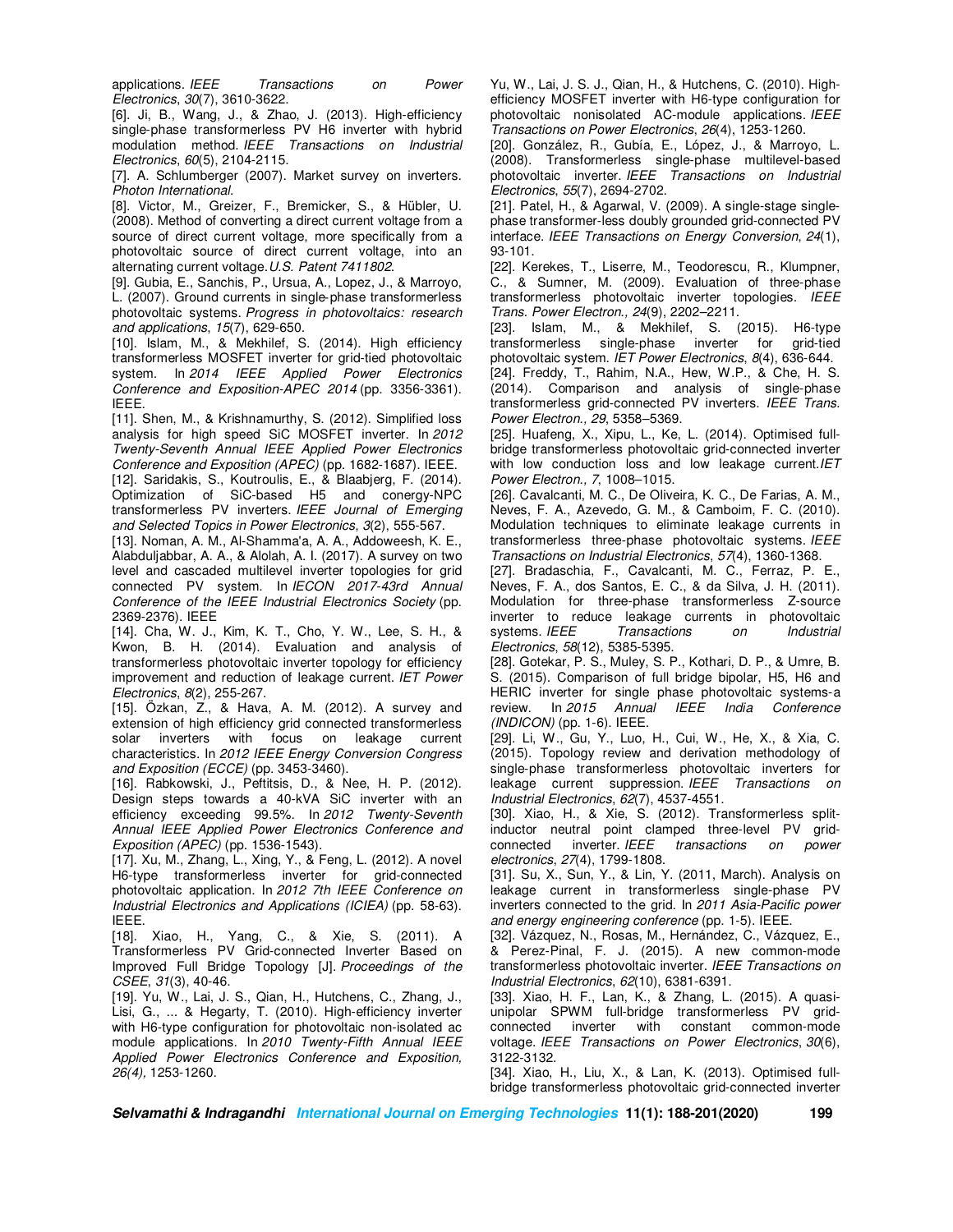with low conduction loss and low leakage current. *IET Power Electronics*, *7*(4), 1008-1015.

[35]. Schmidt, H., Christoph, S., & Ketterer, J. (2003). Current inverter for direct/alternating currents, has direct and alternating connections with an intermediate power store, a bridge circuit, rectifier diodes and a inductive choke. *German Patent DE10*, *221*(592), A1.

[36]. Khan, S. A., Guo, Y., & Zhu, J. (2016). A high efficiency transformerless PV grid-connected inverter with leakage current suppression. In *2016 9th International Conference on Electrical and Computer Engineering (ICECE)* (pp. 190-193). IEEE.

[37]. Wang, J., Ji, B., Zhao, J., & Yu, J. (2012). From H4, H5 to H6—Standardization of full-bridge single phase photovoltaic inverter topologies without ground leakage current issue. In *2012 IEEE Energy Conversion Congress and Exposition (ECCE)* (pp. 2419-2425). IEEE.

[38]. Kerekes, T., Teodorescu, R., Rodríguez, P., Vázquez, G., & Aldabas, E. (2011). A new high-efficiency singlephase transformerless PV inverter topology. *IEEE Transactions on industrial electronics*, *58*(1), 184-191.

[39]. Hua F. Xiao, Ke Lan, Bin Zhou, Li Zhang, and Zaijun Wu. (2015). A Family of Zero-Current-Transition Transformerless Photovoltaic Grid-Connected Inverter.*IEEE Transactions on Power Electronics,*  Vol.*30*(6): 3156 – 3165.

[40]. Xiao, H. F., Liu, X. P., & Lan, K. (2014). Zero-voltagetransition full-bridge topologies for transformerless photovoltaic grid-connected inverter. *IEEE Transactions on Industrial Electronics*, *61*(10), 5393-5401.

[41]. Poliseno, M. C., Mastromauro, R. A., & Liserre, M. (2012). Transformer-less photovoltaic (PV) inverters: A critical comparison. In *2012 IEEE Energy Conversion Congress and Exposition (ECCE)* (pp. 3438-3445). IEEE.

[42]. Jedtberg, H., Pigazo, A., Liserre, M., & Buticchi, G. (2016). Analysis of the robustness of transformerless PV inverter topologies to the choice of power devices. *IEEE Transactions on Power Electronics*, *32*(7), 5248-5257.

[43]. Peng, F. Z. (2001). A generalized multilevel inverter topology with self voltage balancing. *IEEE Transactions on industry applications*, *37*(2), 611-618.

[44]. Zhang, L., Sun, K., Feng, L., Wu, H., & Xing, Y. (2013). A family of neutral point clamped full-bridge topologies for transformerless photovoltaic grid-tied inverters. *IEEE Transactions on Power Electronics*, *28*(2), 730-739.

[45]. Bharatiraja, C., Palanisamy, R., & Dash, S. S. (2013). Hysteresis current controller based transformerless split inductor-npc-mli for grid connected pv-system. *Procedia Engineering*, *64*, 224-233.

[46]. Tsengenes, G., & Adamidis, G. (2011). A multifunction grid connected PV system with three level NPC inverter and voltage oriented control. *Solar Energy*, *85*(11), 2595-2610.

[47]. Ravi, A., Manoharan, P. S., & Anand, J. V. (2011). Modeling and simulation of three phase multilevel inverter for grid connected photovoltaic systems. *Solar Energy*, *85*(11), 2811-2818.

[48]. Ma, L., Kerekes, T., Rodriguez, P., Jin, X., Teodorescu, R., & Liserre, M. (2015). A new PWM strategy for grid-connected half-bridge active NPC converters with losses distribution balancing mechanism. IEEE losses distribution balancing mechanism. *IEEE Transactions on Power Electronics*, *30*(9), 5331-5340.

[49]. Zhou, L., Gao, F., & Xu, T. (2015). A family of neutralpoint-clamped circuits of single-phase PV inverters: Generalized principle and implementation. *IEEE Transactions on Power Electronics*, *32*(6), 4307-4319.

[50]. Nabae, A., Takahashi, I., & Akagi, H. (1981). A new neutral-point-clamped PWM inverter. *IEEE Transactions on industry applications*, *17*(5), 518-523.

[51]. Lopez, O., Teodorescu, R., & Doval-Gandoy, J. (2006). Multilevel transformerless topologies for singlephase grid-connected converters. In *IECON 2006-32nd annual conference on IEEE industrial electronics* (pp. 5191- 5196). IEEE.

[52]. Saridakis, S., Koutroulis, E., & Blaabjerg, F. (2013). Optimal design of modern transformerless PV inverter topologies. *IEEE transactions on energy conversion*, *28*(2), 394-404.

[53]. Floricau, D., Floricau, E., & Dumitrescu, M. (2008). Natural doubling of the apparent switching frequency using three-level ANPC converter. In *2008 International School on Nonsinusoidal Currents and Compensation*, 1-6.

[54]. Knaup, P. (2007). Inverter. *International Patent WO 2007/048 420 A1*.

[55]. Hasanzadeh, A., Edrington, C. S., & Leonard, J. (2012). Reduced switch NPC-based transformerless PV inverter by developed switching pattern. In *2012 Twenty-Seventh Annual IEEE Applied Power Electronics Conference and Exposition (APEC)* (pp. 359-363).

[56]. Frisch, M., Temesi, E. (2011). Inverter topologies usable with reactive power. *US Patent US20 110 013 438 A1*.

[57]. Wang, Y., & Li, R. (2013). Novel high-efficiency threelevel stacked-neutral-point-clamped grid-tied inverter. *IEEE Transactions on Industrial Electronics*, *60*(9), 3766-3774.

[58]. Ma, L., Jin, X., Kerekes, T., Liserre, M., Teodorescu, R., & Rodriguez, P. (2009). The PWM strategies of gridconnected distributed generation active NPC inverters. In *2009 IEEE Energy Conversion Congress and Exposition* (pp. 920-927).

[59]. Li, J., Liu, J., Boroyevich, D., Mattavelli, P., & Xue, Y. (2011). Three-level active neutral-point-clamped zerocurrent-transition converter for sustainable energy systems. *IEEE Transactions on Power electronics*, *26*(12), 3680-3693.

[60]. Floricau, D., Gateau, G., Dumitrescu, M., & Teodorescu, R. (2007). A new stacked NPC converter: 3Ltopology and control. In *2007 European Conference on Power Electronics and Applications* (pp. 1-10).

[61]. Floricau, D., Gateau, G., & Leredde, A. (2009). New active stacked NPC multilevel converter: Operation and features. *IEEE transactions on Industrial Electronics*, *57*(7), 2272-2278.

[62]. Ghoddami, H., & Yazdani, A. (2012). A bipolar twostage photovoltaic system based on three-level neutralpoint clamped converter. In *2012 IEEE Power and Energy Society General Meeting* (pp. 1-8). IEEE.

[63]. Petrella, R., Buonocunto, N., Revelant, A., & Stocco, P. (2011). Equalization of dc bus voltage in three-level NPC half-brige inverters for PV applications by even harmonics injection or fundamental phase modulation. In *2011 IEEE Energy Conversion Congress and Exposition* (pp. 3427- 3434). IEEE.

[64]. Ott, S., Roasto, I., & Vinnikov, D. (2011). Neutral point clamped quasi-impedance-source inverter. In *2011 7th International Conference-Workshop Compatibility and Power Electronics (CPE)* (pp. 348-353). IEEE.

[65]. Zhang, L., Sun, K., Feng, L., Wu, H., & Xing, Y. (2013). A family of neutral point clamped full-bridge topologies for transformerless photovoltaic grid-tied inverters. *IEEE Transactions on Power Electronics*, *28*(2), 730-739.